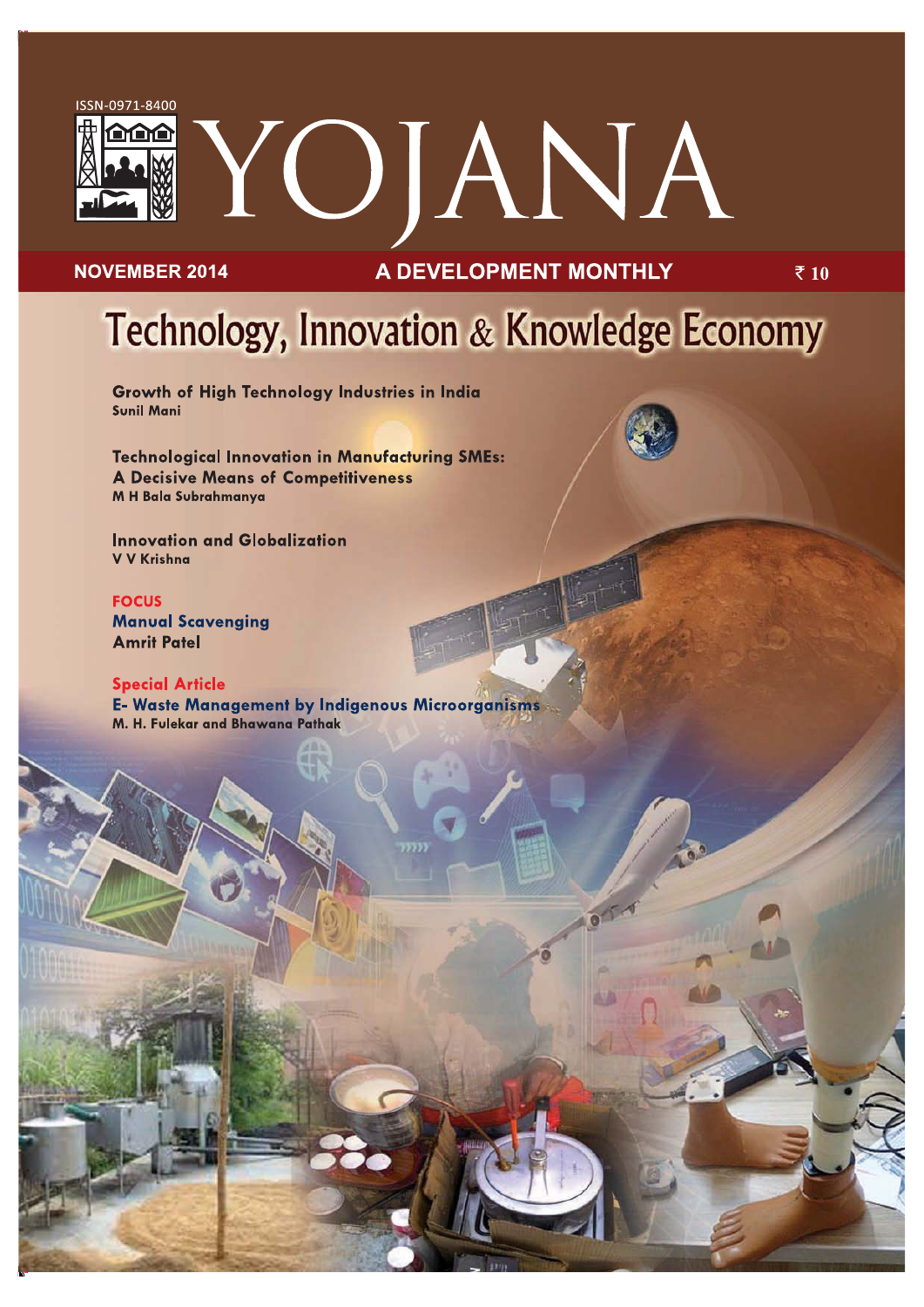**Chief Editor : Rajesh K. Jha Senior Editor :Shyamala M. Iyer Sub Editor :Vatica Chandra**



**Joint Director (Production) : V.K. Meena Cover Design : Gajanan P. Dhope E-mail (Editorial) : yojanace@gmail.com Website : www.yojana.gov.in (Circulation) : pdjucir@gmail.com**

YOJANA

https://www.facebook.com/pages/Yojana-Journal

*Let noble thoughts come to us from all sides*

*Rig Veda*

| <b>CONTENTS</b>                                                                        |                                                                                                      |  |  |  |
|----------------------------------------------------------------------------------------|------------------------------------------------------------------------------------------------------|--|--|--|
| TECHNOLOGICAL INNOVATION IN MANUFACTURING SMES:<br>A DECISIVE MEANS OF COMPETITIVENESS | POSITIONING INDIA AS AN INNOVATION-DRIVEN ECONOMY                                                    |  |  |  |
| <b>GROWTH OF HIGH TECHNOLOGY INDUSTRIES IN INDIA</b>                                   | <b>INTERNATIONAL LESSONS ON INNOVATION</b><br>FOR SOCIO ECONOMIC DEVELOPMENT IN INDIA                |  |  |  |
| <b>SPECIAL ARTICLE</b>                                                                 | <b>J&amp;K DIARY MARY MARY MARY MARY MARY MARY MARY MARY MARY MARY MARY MARY MARY MARY MARY MARY</b> |  |  |  |
| E-WASTE MANAGEMENT BY INDIGENOUS MICROORGANISMS                                        | STUDY OF SECTORAL INNOVATION BEHAVIOUR IN SMES                                                       |  |  |  |
| <b>INNOVATION AND GLOBALIZATION</b><br>V V Krishna 23                                  |                                                                                                      |  |  |  |
| <b>INNOVATION REVOLUTION: HARNESSING INDIA'S DIVERSITY</b>                             | NORTH EAST DIARY NUMBER 1999                                                                         |  |  |  |
| <b>FOCUS</b><br><b>MANUAL SCAVENGING</b><br>Amrit Patel 35                             | SANITATION SITUATION IN INDIA: AN ANALYSIS                                                           |  |  |  |
| "MAKE IN INDIA" - PARAMETERS & POLICY INITIATIVES 41                                   | DEVELOPMENT ROADMAP                                                                                  |  |  |  |

**Our Representatives :** Ahmedabad: Amita Maru, Bangalore: B.S. Meenakshi, Chennai: A. Elangovan, Guwahati: Anupoma Das, Hyderabad: Vijayakumar Vedagiri, Kolkata: Antara Ghosh, Mumbai: Bhavana Gokhale, Thiruvananthapuram: Neetu Sona.

**YOJANA** seeks to provide a vibrant platform for discussion on problems of social and economic development of the country through in-depth analysis of these issues in the wider context of government policies. Although **published by the Ministry of Information and Broadcasting**, Yojana is not restricted to expressing the official point of view. Yojana is published in Assamese, Bengali, English, Gujarati, Hindi, Kannada, Malayalam, Marathi, Oriya, Punjabi, Tamil, Telugu and Urdu.

**EDITORIAL OFFICE :** Yojana Bhavan, Sansad Marg, New Delhi-110001 Tel.: 23096738, 23042511.

**Business Manager (Hqs.) :** Ph :24367260, 24365609, 24365610

**For new subscriptions, renewals, enquiries please contact : Business Manager (Circulation & Advt.), Publications Division, Min. of I&B, East Block-IV, Level-VII, R.K. Puram, New Delhi-110066, Tel.: 26100207;] Sales Emporia :** Publications Division: \*Soochna Bhavan, CGO Complex, Lodhi Road, New Delhi -110003 (Ph 24365610) \*Hall No.196, Old Secretariat, Delhi 110054(Ph 23890205) \* 701, B Wing, 7th Floor, Kendriya Sadan, Belapur, Navi Mumbai 400614 (Ph 27570686)\*8, Esplanade East, Kolkata-700069 (Ph 22488030) \*'A' Wing, Rajaji Bhawan, Basant Nagar, Chennai-600090 (Ph 24917673) \*Press road, Near Govt. Press, Thiruvananthapuram-695001 (Ph 2330650) \*Block No.4, 1st Floor, Gruhakalpa Complex, M G Road, Nampally, Hyderabad-500001 (Ph 24605383) \*1st Floor, 'F' Wing, Kendriya Sadan, Koramangala, Bangalore-560034 (Ph 25537244) \*Bihar State Co-operative Bank Building, Ashoka Rajpath, Patna-800004 (Ph 2683407) \*Hall No 1, 2nd floor, Kendriya Bhawan, Sector-H, Aliganj, Lucknow-226024(Ph 2225455) \*Ambica Complex, 1st Floor, above UCO Bank, Paldi, Ahmedabad-380007 (Ph 26588669) \*KKB Road, New Colony, House No.7, Chenikuthi, Guwahati 781003 (Ph 2665090)

SUBSCRIPTION : 1 year  $\bar{\tau}$  100, 2 years  $\bar{\tau}$  180, 3 years  $\bar{\tau}$  250. For SAARC countries by Air Mail  $\bar{\tau}$  530 yearly; for European and other countries  $\bar{\tau}$  730 yearly.

**No. of Pages : 72**

*Disclaimer :*

- The views expressed in various articles are those of the authors' and not necessarily of the government.
- <sup>z</sup> **The views expressed in the articles are of the author and they don't represent the views of their organisation.**
- <sup>z</sup> **The readers are requested to verify the claims made in the advertisements regarding career guidance books/institutions. Yojana does not own responsibility regarding the contents of the advertisements.**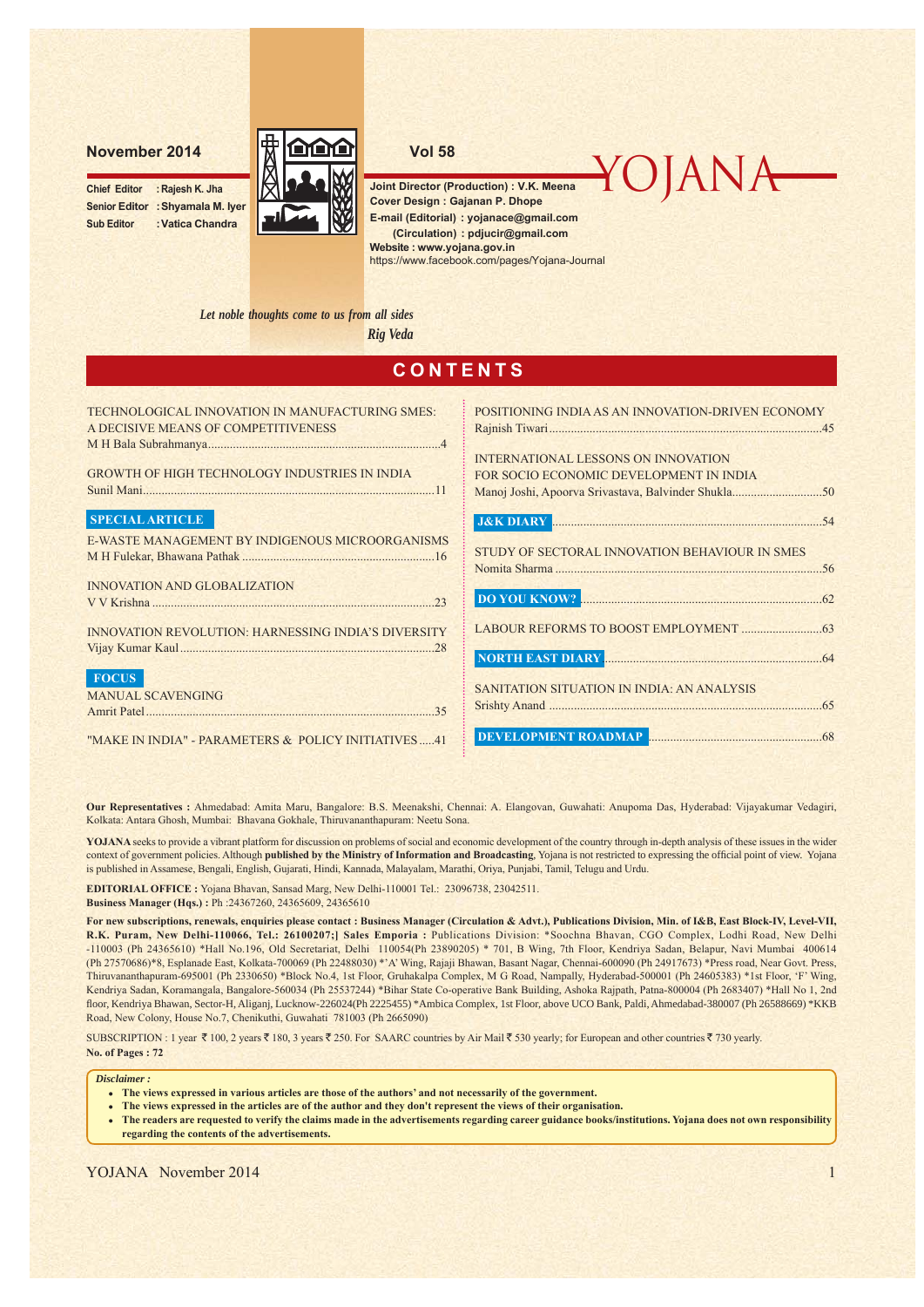## **HARNESSING POTENTIAL**

### **PROSPECTS**

## Positioning India as an Innovation-Driven Economy

### *Rajnish Tiwari*



*The added emphasis on innovations is a direct result of consumer aspirations as people increasingly demand innovative products and services from a competitive market. This demand is fulfilled on one hand by leveraging the technological prowess of India's own scientific pool, and access to global knowledge on the other. While this is still an ongoing process with promising prospects, there is also a need for greater assertiveness and less riskaversion in firms, if the true potential is to be realized*



**E**

by knowledge and innovation. The added emphasis on innovations is a direct result of consumer aspirations as people increasingly demand innovative products and services from a competitive market. This demand is fulfilled on one hand by leveraging the technological prowess of India's own scientific pool, and access to global knowledge on the other. While this is still an ongoing process with promising prospects, there is also a need for greater assertiveness and less riskaversion in firms, if the true potential is to be realized.

The Global Competitiveness Report (GCR), published annually by the World Economic Forum (WEF), classifies national economies in three broad categories: (a) factor-driven, (b) efficiency-driven, and (c) innovationdriven. Many economies are considered to be in a transitional phase between any two given broad groups. These categories are seen as indicators of a development ladder.

A factor-driven economy is defined by GCR as one that competes based on

its factor endowment, which mainly comprises of unskilled labour and natural resources. As countries make economic development, they are seen to be progressing "into the efficiencydriven stage of development, when they must begin to develop more efficient production processes and increase product quality". Factors such as higher education and training, financial market development, and technological readiness influence a country's efficiency. At the top of the development pyramid, we find industrialized countries with high wages. These can sustain their "standard of living only if their businesses are able to compete with new and unique products". Companies in such economies "must compete by producing new and different goods using the most sophisticated production processes and by innovating new ones". It is the business sophistication and capability to innovate that determines this status. (cf. Schwab, 2014).

While, as a rule of thumb, developed nations like the United States or Germany are classified as innovationdriven economies, Brazil and Russia are seen to be on the transitional path to join that group. India's giant neighbour, China, is categorized as an efficiencydriven economy, whereas India – along with 36 other countries such as Rwanda, Ethiopia and Pakistan – still

The author is Senior Research Fellow at Institute for Technology and Innovation Management, Hamburg University of Technology in Germany. He has done extensive research on the globalization of innovation and emergence of lead markets in developing nations. He has co-founded the Center for Frugal Innovation that seeks to promote "affordable excellence", and was awarded the Market and Customer Orientation prize of the Vodafone Foundation for Research. This research has benefited from a generous grant of the Claussen-Simon Foundation.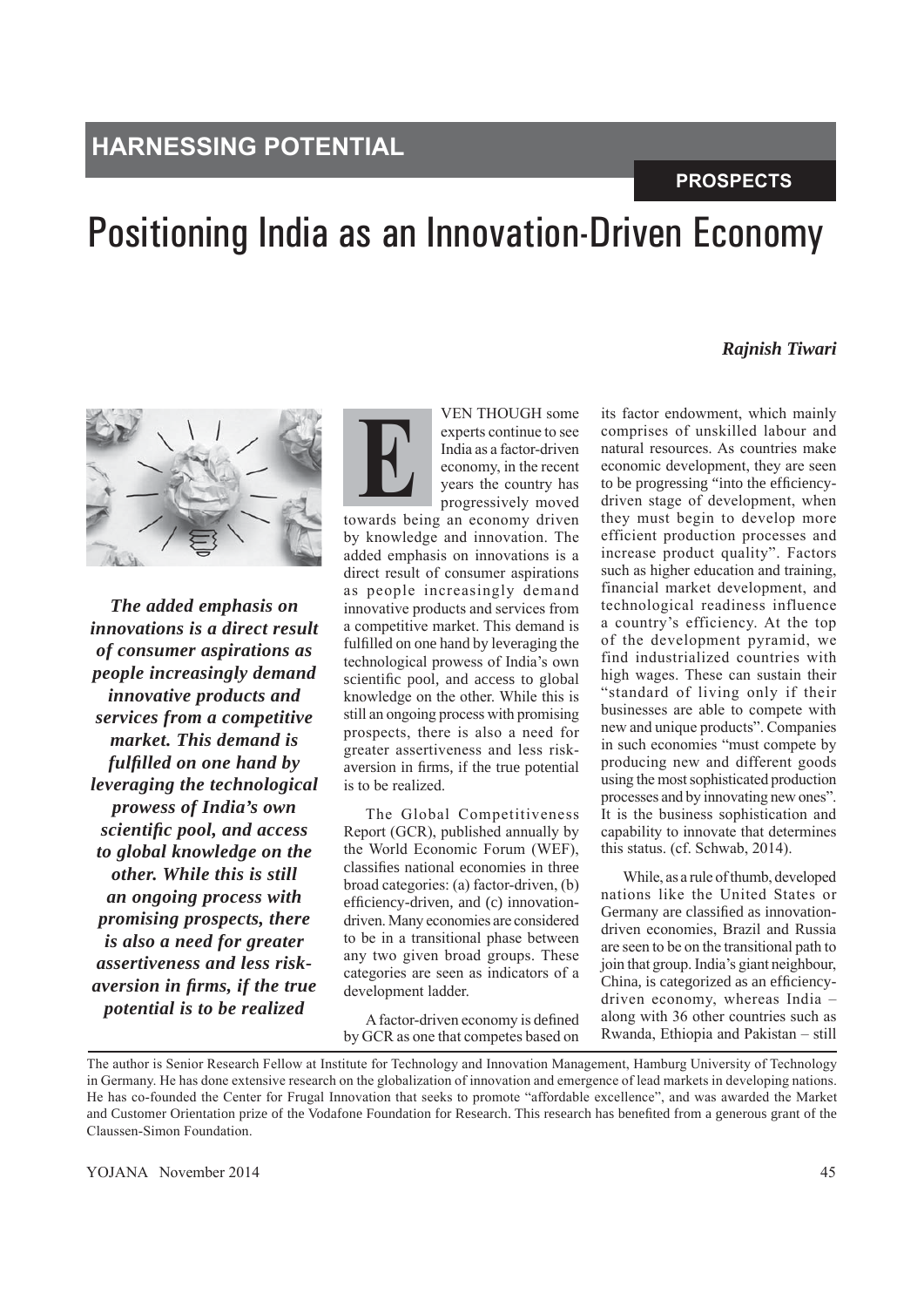qualifies for GCR as a factor-driven economy. The reasons for India's classification in this group can be found in its relatively low rankings on factors such as technological readiness (121 out of 144 ranked nations). India is reported as being "one of the world's least digitally connected countries".

This article examines the proposition, whether India actually remains a factor-driven economy or whether it, at least partially, has already begun its transcendence up the value chain, and if so, what are its achievements, what are the challenges associated with such a transformation and, finally, what are the prospects for its progress into being an innovationdriven economy. To seek an answer, we will look into the scene of research & development, higher education and innovation in India. Furthermore, we will examine the trends in foreign trade and analyse the challenges and prospects for India.

### **Research and Development (R&D) in India**

According to official statistics (cf. GOI, 2013), the government sector and companies spent an amount of Rs. 3,974 crores on R&D in fiscal year (FY) 1990-91, which had increased over 18-folds to an estimated Rs. 72,620 crores by FY 2011-12.Even though in terms of its ratio to gross domestic product (GDP), R&D's share increased only marginally from 0.75 per cent to 0.88 per cent, it must be noted that India's GDP itself registered a massive increase in this period catapulting India into the league of top-10 global economies at market prices, so that the increase in the absolute numbers is not without its impact. Moreover, an increase by 0.13 per cent of GDP in a trillion dollar economy is not without substance.

Most importantly, this growth was not carried out by the government sector alone. It was the private sector that increased its R&D expenditure almost 40-folds, from Rs. 550 crores in FY 1990-91 to Rs. 21,965 crores in FY 2011-12. This increasing emphasis on R&D by private sector firms must be attributed to an increased need for better

technology and higher quality of their products and processes that form a core part of the technological readiness in the GCR. Also, multinational corporations (MNCs) in India were contributing to push the R&D envelope. A survey of 681 MNCs by the Reserve Bank of India revealed that they had spent Rs. 283 crores (\$598 million) on conducting R&D in India in FY 2009- 10. Average expenditure per company had risen from \$ 0.11 million a year in FY 2000-01 to \$0.88 million a year by then (Tiwari and Herstatt, 2012).

Another interesting aspect of the growth in R&D expenditure is the focus on "Industrial Production and Technology" (IPT). Total R&D expenditure on IPT in FY 2005-06 was Rs. 3,841 crores. By FY 2009-10, the last year for which this data was available at the time of writing this report, this amount had increased to Rs. 5,858 crores, growing by more than 50 per cent within a time-span of four years.

The fruitful outcome of such efforts can be seen in the patent statistics of the Organisation for Economic Co-Operation and Development (OECD). As per OECD (2014)data, Indian patent seekers filed 267 patent applications under the Patent Cooperation Treaty (PCT) in 1999. By 2011, this number had already increased to 2,195.At domestic level, the trend is not less impressive. While there were 8,503 patent applications filed with the Indian Patents Office in FY 2000-01, FY

2010-11 saw 39,400 patent applications being filed (GOI, 2013).

### **Access to Intellectual Property**

A further indicator of India's increasing appetite for knowledge and innovation can be derived from the payments for royalty, license and copyright fees that India-based firms and organizations make to their international counterparts in lieu of using their intellectual property. On the other hand, receipts for these items indicate India-generated knowledge which is sought from entities overseas. As evident from Figure 1, on both these accounts there has been a considerable progress; especially sourcing of intellectual property has increased phenomenally in the past decade.

According to World Bank (2014) data, India's payments for the use of intellectual property stood at \$1.86 billion in calendar year 2009, and increased to \$3.99 billion four years later in 2012. In this same period, India's receipts for the use of intellectual property registered a growth from \$191.9 million to \$321.5 million.

### **Higher Education in India**

Higher education, also an indicator of the capability for creation and dissemination of knowledge in a society, has seen continuous increase in the number of institutions as well as in the number of enrolments in the past three decades.

*Figure 1: Payments and receipts of royalty, license and copyright fees in million USD, source: (Tiwari and Herstatt, 2012)*



46 YOJANA November 2014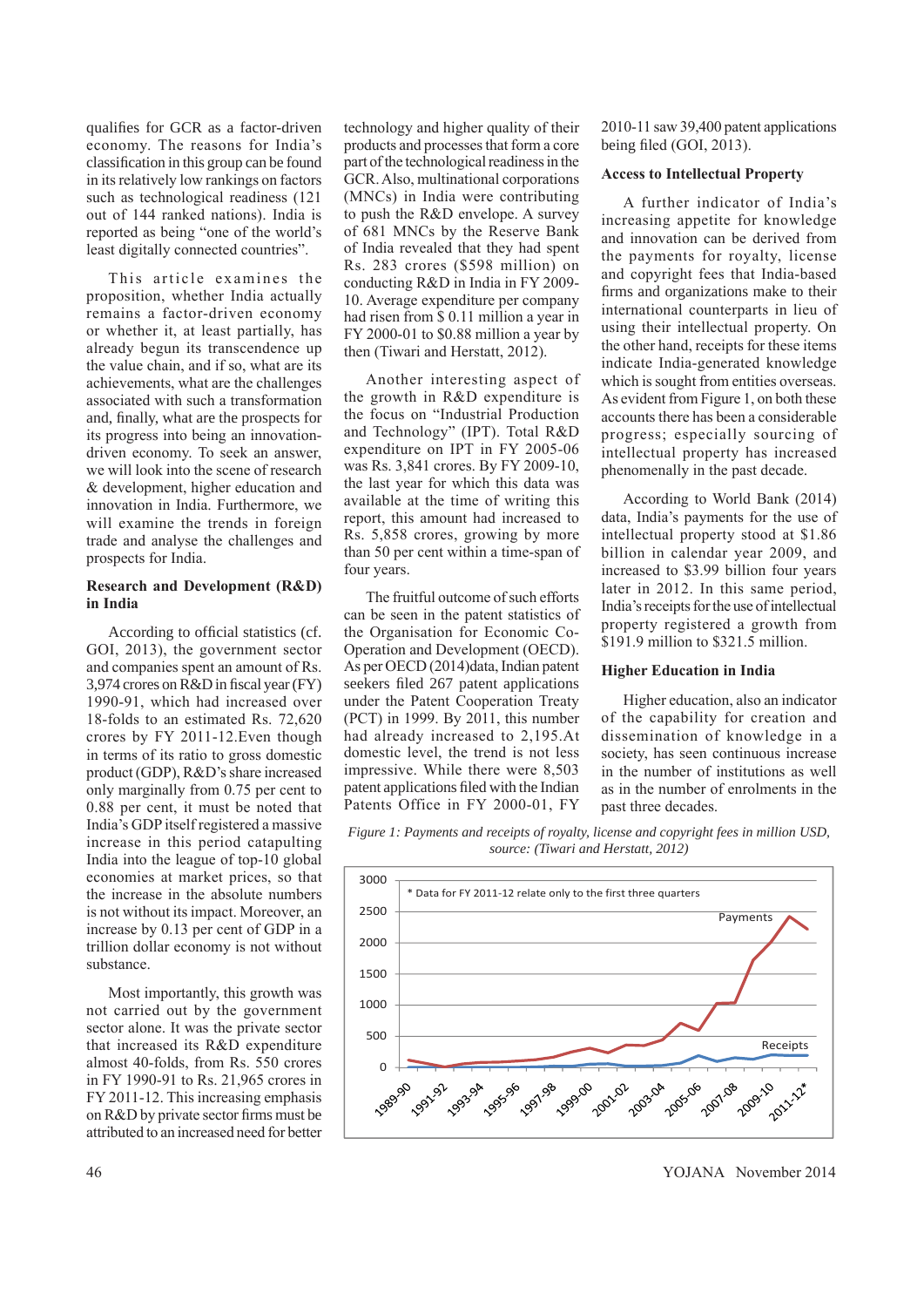Table 1 shows that especially since the turn of the millennium, India has seen a tremendous increase in the enrolment of students for higher studies, as well as in the number of institutions. This, therefore, refutes the contention that India's competitive advantage is largely based on supply of unskilled labour. As a matter of fact, there have been several studies that have shown that one of the basic advantages that India has today is its relatively large pool of skilled workers (Ablett *et al*, 2007; Tiwari and Herstatt, 2014); Nevertheless, as a matter of fact, the quality of education in many institutions and the ratio of graduates to the overall population remains a matter of concern.

### **India's Success with Non-Primary Products in Foreign Trade**

Benefits of India's pool of skilled labour can be observed, for example, in the ICT industry. According to a RBI (2014b) survey, India's software services exports doubled from Rs. 1,672 crores to Rs. 3,405 crores between FY 2008-09 and FY 2012- 13, not including the on-site revenues generated by foreign affiliates of Indian companies. Software services exports, in the meantime, account for almost 45 per cent of total services exports from India. In the field of merchandise trade too, India's exports of engineering goods increased from \$6.8 billion in FY 2000-01 to \$69.5 billion in FY 2013-14 (RBI, 2014a). About 6.6 per cent of manufactured exports by India in 2012 were categorized as high-tech exports (World Bank, 2014).

### **Emergence as a "Lead Market"**

"A lead market is a national market, which primarily on account of the size of its domestic demand, its access

to technological capabilities and its embeddedness in the global economy provides key innovation impetus to a particular category of products." (Tiwari and Herstatt, 2014: 205)

We can observe a considerable movement within the Indian economy towards a greater share of knowledgebased activities. The increasing share of Information and Communication Technology (ICT) in producing goods and services, e.g. in the form of embedded solutions, is leading to reduction in the use of material components of products. Major global concerns have discovered India as a hotbed of innovations that can cater to the needs of a large group of aspiring and young consumers.

Many MNCs have discovered that consumers in emerging economies like India are unwilling to settle for second-hand, stripped-down versions of old-generation technologies that have reached the end of their lifecycle. A successive phase-out was for long advocated by the theory of international lifecycle as advanced by Raymond Vernon(cf. Vernon, 1966). However, management scholars, like the late C.K. Prahalad, termed this practice as "corporate imperialism" which was outdated (Prahalad and Lieberthal, 1998). Thanks to economic liberalization, Indian consumers today have a wide range of choices of innovative products and services from domestic as well as foreign firms at their disposal the increased competition has therefore, forced firms to innovate on all fronts – products & services, business processes, business models and organizational structures to deliver value for money, in order to reach a consumer who is extremely pricesensitive yet quality-conscious.Two

**Table 1: Higher Education in India,**  *Source: (GOI, 2013); \* =Provisional*

| <b>Fiscal Year</b> | <b>Universities</b> | <b>Deemed</b><br><b>Universities</b> | <b>Colleges</b> | <b>Total Enrolment</b> |
|--------------------|---------------------|--------------------------------------|-----------------|------------------------|
| 1981-82            | 120                 | 12                                   | 4,880           | 29,52,066              |
| 1991-92            | 155                 | 31                                   | 7,346           | 52,65,886              |
| 2001-02            | 196                 | 52                                   | 15,437          | 89,64,680              |
| $2011 - 12$        | 445                 | 129                                  | *35,539         | $*2,03,27,478$         |

quotes of senior-level managers as told to the author summarize this paradox beautifully (Tiwari and Herstatt, 2014: 6 f.):

"It's about the aspirations of the youth in India. They want everything; they know everything; but they are not prepared to pay extra!"

"To succeed in India, you need a product which costs 30 per cent of the global price and offers 95 per cent of the performance".

Not surpringly, India has become home to a series of disruptive and game-changing innovations. Products like GE's handheld electrocardiogram (ECG) Mac 400; the world's cheapest passenger car, Tata Nano; or Vortex's solar-powered Automatic Teller Machines (ATMs), Gramateller – may be regarded as products characterized by their affordability, robustness in dealing with infrastructural deficits, and (at least) "good enough" quality in a volume-driven market.

Such innovations are often motivated by resource constraints thereby forcing firms and users to think out-of-the-box and create solutions that can circumvent infrastructural and business limitations. The "Mangalyaan", the Mars mission of India is a good proof for this. With a total cost of about \$75 million this high tech product reportedly costs less than a civilian passenger airplane.

India's growing and price-sensitive market has been inducing firms to use frugal engineering for creating functional and less expensive products without compromising on quality. It has made significant progress in hightech fields and has been able to develop solutions that, though driven essentially by domestic resource-constraints, have become internationally successful, including in some developed country markets ("reverse innovations").

Since constraints, such as low ICT penetration, deficient infrastructure, or low per-capita income are not unique to India, the solutions developed here often can find buyers in other developing nations of Asia, Africa, and Latin America as well. India's growing trade with African, Asian and Latin

YOJANA November 2014 47